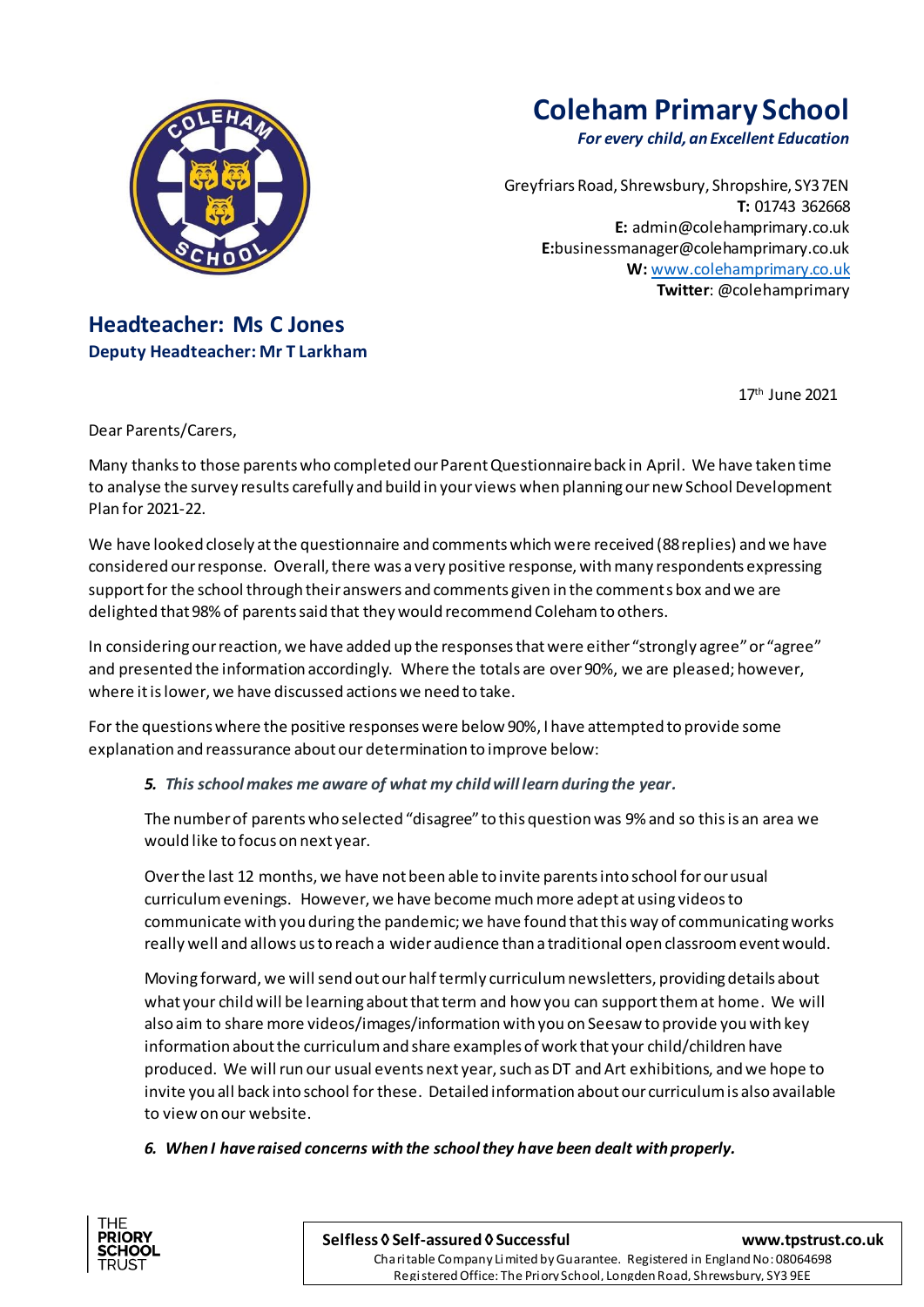The number of parents who selected "disagree" to this question was 6%, and 8% stated that they didn't know how to answer this question. We assume means that those 8% have not raised any concerns with the school.

Please remember thatif you have any concerns with school, we would urge you to come and tal k to your child's class teacherin the first instance. If you feel that this needs to be escalated and a member of the Senior Leadership Team needs to be involved, then your child's class teacher will immediately refer the issue onto the phase leader and/or Mr Larkham or myself. We take all concerns very seriously and always take time to investigate situations carefully and provide sanctions and support if and when necessary. It is not usually appropriate to inform parents of the exact actions that we have taken in relation to sanctions given to other children, however, please trust that we do deal with any concerns raised in a consistent and robust manner.

If you do not feel that a concern has been dealt with appropriately, please do get in touch with the school office as soon as possible and a member of the Senior Leadership Team will contact you regarding your concern.

### *9. The school lets me know how well my child is doing*

The number of parents who selected "disagree" to this question was 11% and we feel that this is an area we need to work on next year.

Whilst it is not practically possible to compile more than one detailed written report each year, it *is* hopefully going to be possible resume our open classroom events, allowing you back into school to view to view your children's work. As you know, we are also aiming to share more work with you on Seesaw and we are actively looking at ways to regularly share your children's work with you so that you gain further updates regarding how well your children are doing.

In addition, please remember that we have an **open door policy** here at Coleham. If you would like further information about how your child is doing, please contact their class teacher who will be happy to chat with you.

The overwhelming majority of respondents stated that their child has **not**been bullied at this school. However, in the comments box, a small number of parents raised concerns regarding bullying. Itis important to know that incidences of bullying are rare but they do occasionally occur at Coleham. When they do occur, they are taken very seriously and dealt with in line with our Anti-Bullying Policy. We constantly teach our children to treat others as they would wish to be treated and we reward our children for adhering to our school values. Sometimes, children make mistakes; this is part of growing up and school is a safe environment in which they can occasionally make mistakes. When children make the wrong choice, there is always a consequence and we support, where necessary, to ensure that such mistakes are not repeated. Incidents such as these are usually not defined as bullying and sometimes the word "bullying," which is clearly very emotive, can be used incorrectly to describe a particular behaviour by parents and children. This does not diminish the negative effect of unkind actions - any negative behaviour resulting in physical or mental harm is of course unacceptable and is dealt with accordingly - but it is an important definition, which is shared with charities such as *Bullying UK.*

We would urge you to come and talk to your child's class teacher, in the first instance, if you are concerned about how they are being treated by other children. We will then be able to investigate situations and provide sanctions and support, where and if necessary. It is not always appropriate to inform parents of the exact actions that we have taken in relation to sanctions given to other children, however, please trust that we do deal with behavioural and/or bullying incidents in a consistent and robust manner.

There were also a small number of concerns raised regarding after school clubs with some parents feeling worried about the variety on offer and the cost of our clubs. Our aim, from September, is to offer a wider



#### **Selfless ◊ Self-assured ◊ Successful [www.tpstrust.co.uk](http://www.tpstrust.co.uk/)**

 Registered Office: The Priory School, Longden Road, Shrewsbury, SY3 9EE Charitable Company Limited by Guarantee. Registered in England No: 08064698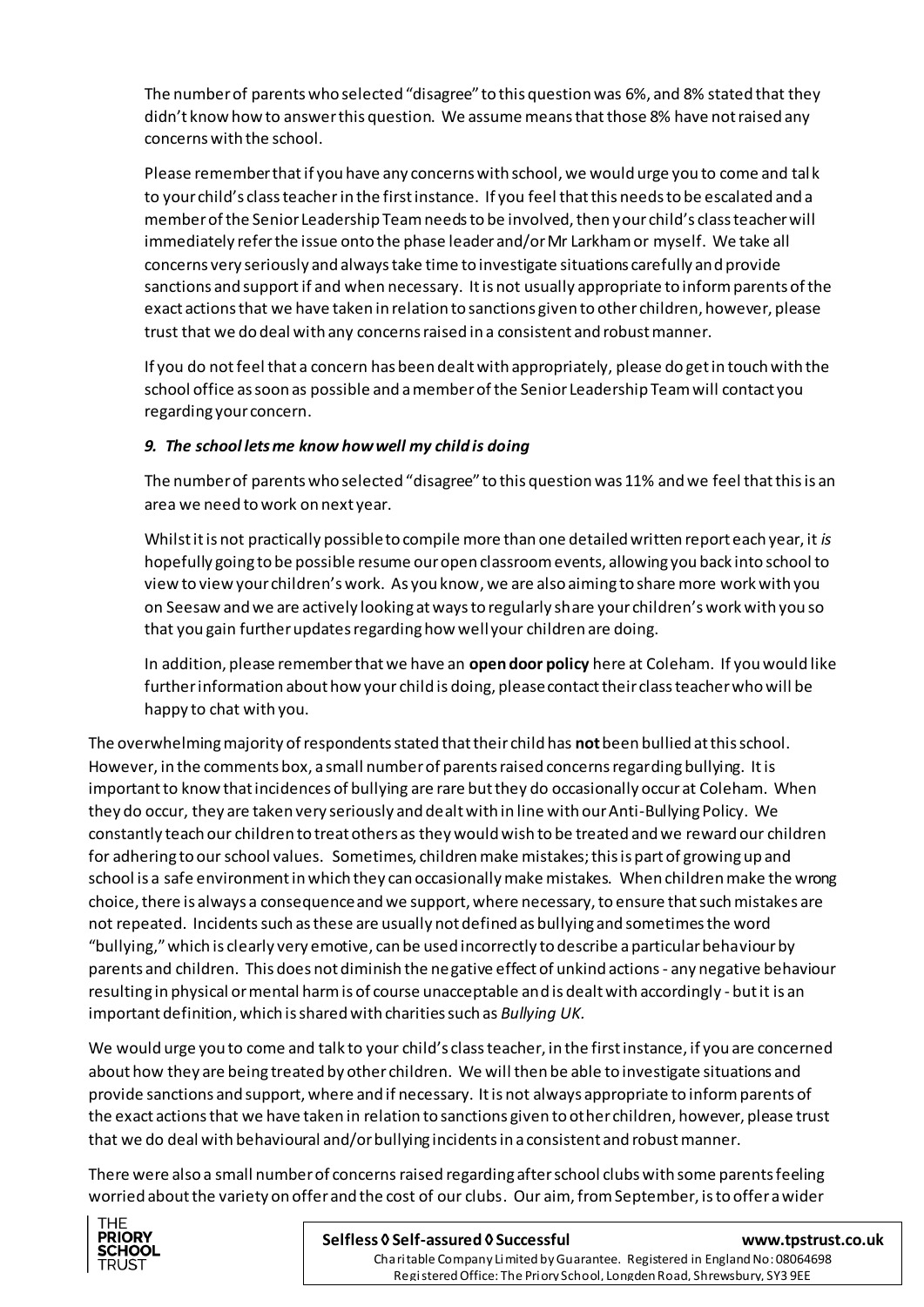variety of clubs because we know how important it is for all children to have the chance to develop their interests and talents. It has not been possible to run such a wide variety this term though we are still pleased to have been able to run some clubs and will widen our offer next term. We also try to keep costs low, but many of our clubs are provided by outside organisations, who obviously have to charge a certai n amount to make a profit. We charge £3.00 for clubs run by our school staff.

Finally, a number of parents made very reasonable comments regarding our curriculum. This past school year has been the hardest in recent memory owing to the large number of restrictions, and we have not been able to offer the usual wide range of experiences that brings our curriculum to life. It is absolutely going to be our priority to organise and run more trips next year to bring that learning to life and we also plan to use the local area far more to support the children's learning now that we will be able to get out more. We have not narrowed our curriculum this year and we will continue, next year, to ensure that no subject is side-lined; we will ensure that Woodland Work lessons run throughout school and will also raise the profile of music with a specialist teacher next yearin all classes.

I was pleased to read so many positive comments regarding the community ethos of the school and praise for our dedicated staff within school. We are very proud of the culture and ethos of Coleham and we are privileged to have such hard-working, caring and diligent staff. It was also great to read so many positive comments about how happy the children are to come to school.

In this letter, I have tried to address all of the main concerns raised in the Parent Questionnaire and I have also contacted a small number of parents who raised specific concerns. If you feel that your concern has not been addressed, then please do contact the school office to discuss this further.

Thank you, once again, for your valuable feedback on our Parent Questionnaire.

Yours sincerely,

Clave Jones.

Claire Jones Headteacher



 Registered Office: The Priory School, Longden Road, Shrewsbury, SY3 9EE Charitable Company Limited by Guarantee. Registered in England No: 08064698